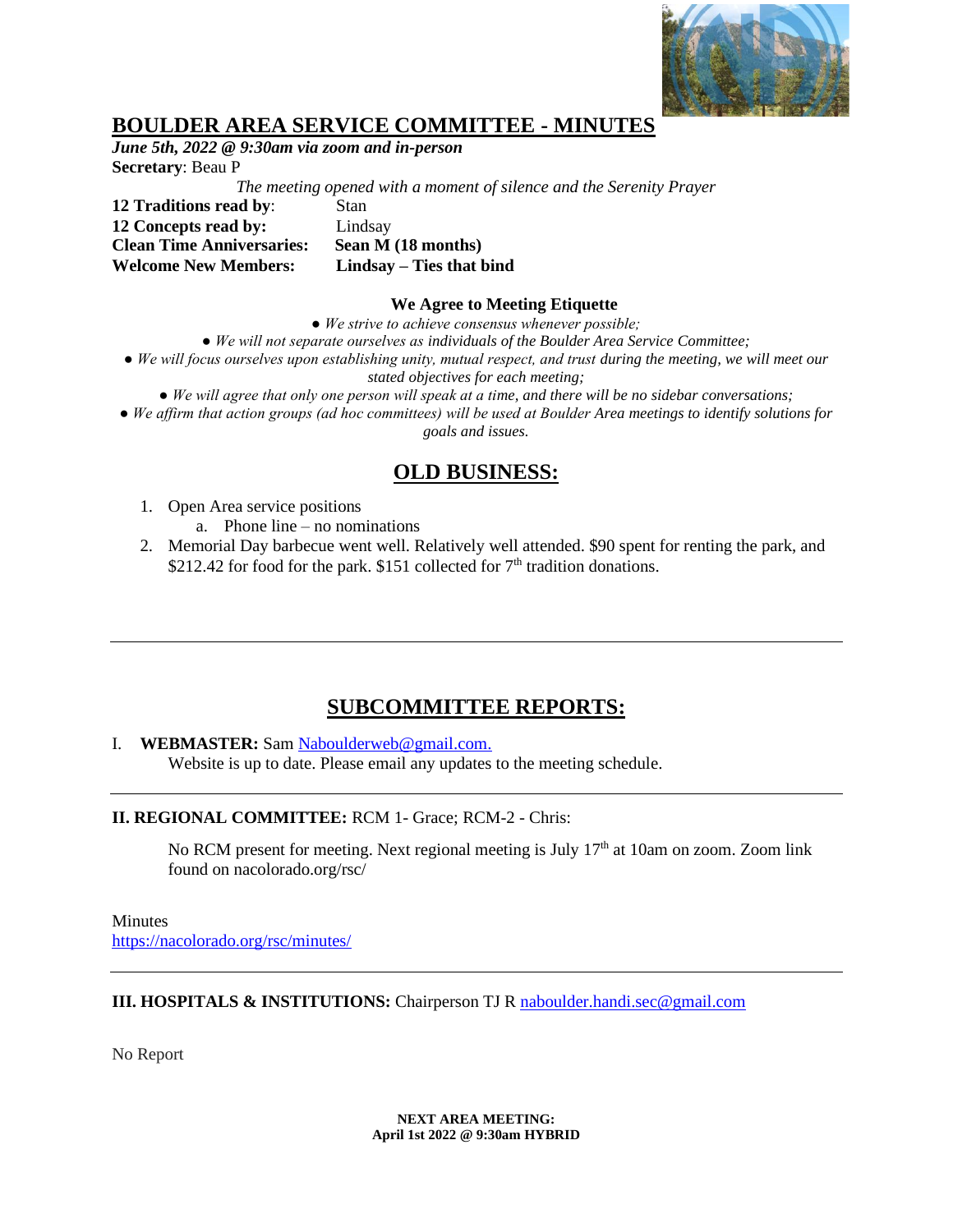

### **IV. PHONE LINE**: position open (larissa reporting)

4-6 time slots that are available for the phone line.

## **V. PUBLIC INFORMATION:** Carl K[Naboulder.pi@gmail.com](mailto:Naboulder.pi@gmail.com)

Meeting lists were printed, committee was created to assist in distribution and organization of pamphlets and meeting lists, subcommittee has not met yet and do not have one scheduled, but will have one scheduled by next area service committee. Attended service carnival in Mile High area to make connections with other in service.

## **VI. ACTIVITIES:** Kelly [Naboulderactivities@gmail.com](mailto:Naboulderactivities@gmail.com)

Donation received of \$151 for Memorial Day Picnic. Picnic shelter secured at North Boulder Park for a \$100 rental fee and \$100 deposit, with \$10 electrical hookup (total \$210). Park is reserved for 11am-8PM for July 4<sup>th</sup>. After the event we need to take a picture of the location to make sure that it is cleaned up and left the way we found it, and report when we depart from the location.

## **VII. CRCNA LIAISON:** Sean M

Looking for volunteers for speaker meetings. 2 have been secured, one for H&I, and one for a workshop. Still looking for 2 more speakers for workshops. June 18<sup>th</sup> CRCNA will be stuffing newcomer packets and July 9<sup>th</sup> they will be working on creating a photo booth. Basic text drive donations to CRCNA should not be altered in any way between being donated by the home group, and being sent to a newcomer. Looking for donations of old t-shirts for CRCNA quilt.

CRCNA meeting will be on June 18th VIA zoom

<https://nacolorado.org/crcna/>

**AD-HOC COMMITTEES:**

# **OPEN DISCUSSION:**

Suggestion of having an accessible storage unit available to area for storing supplies for activities, and storage of literature for area service committee. Both chairs seem capable of chairing those

# **GROUP REPORTS:**

**Barrell Full of Recovery:** GSR- Rick

Service positions filled. Meeting going well. Meeting will be moving outside.

Area Donation: \$95.00 Literature Order: \$0.00

**NEXT AREA MEETING: April 1st 2022 @ 9:30am HYBRID**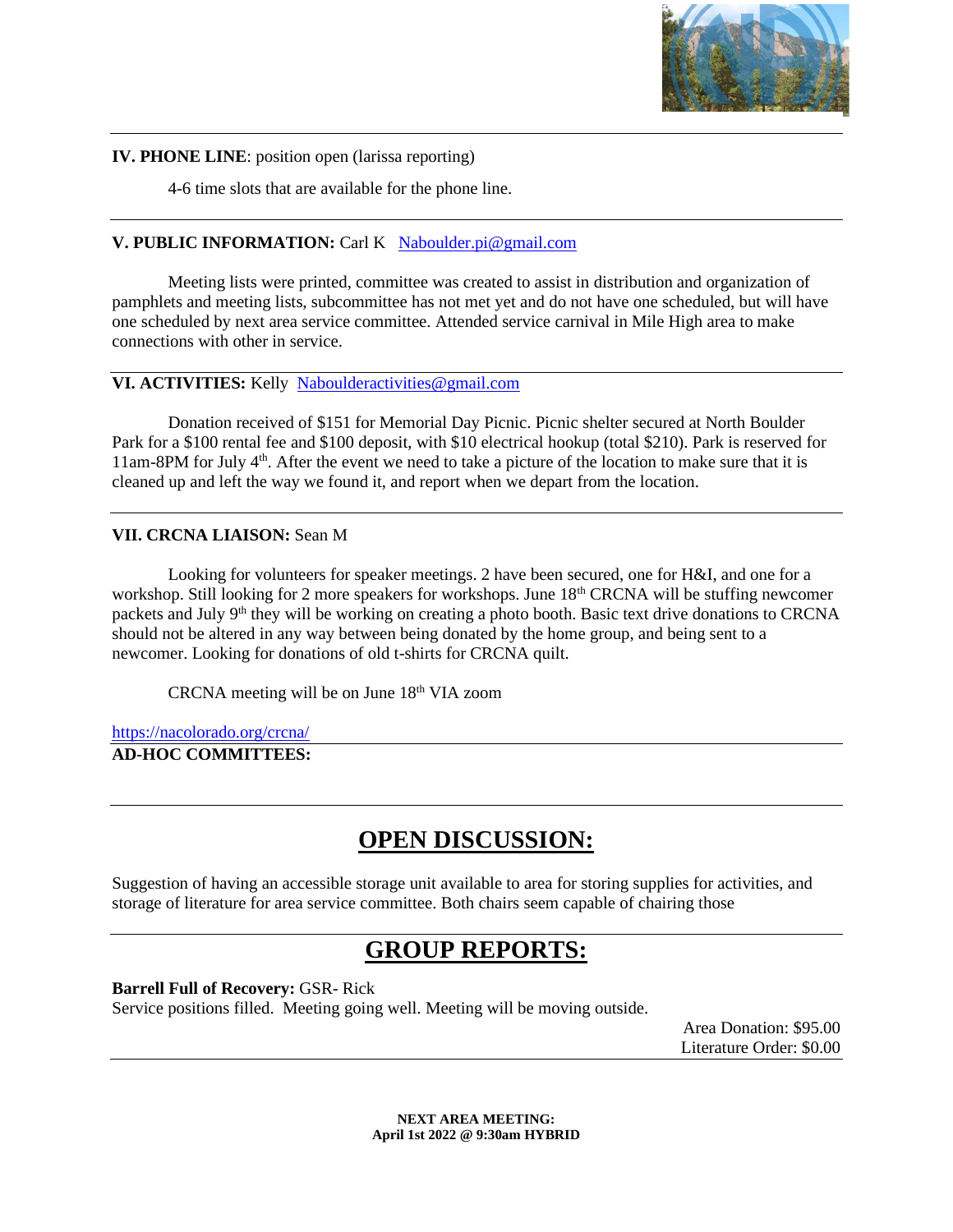

**Sunday Morning Tune Up**: GSR-Sam Meeting going well, attendance is a little low. Hybrid meeting.

|                                                                                                                                                                      | Area Donation: \$25.75<br>Literature Order \$13.00 |
|----------------------------------------------------------------------------------------------------------------------------------------------------------------------|----------------------------------------------------|
| Tuesday Night by Candlelight- GSR- David (Kelly filling in GSR A)                                                                                                    |                                                    |
| Back in original location. No longer hybrid.                                                                                                                         |                                                    |
|                                                                                                                                                                      | Area Donation: \$34.25                             |
|                                                                                                                                                                      | Literature Order: \$44.75                          |
| Ties that Bind: GSR-Lindsay (temporary GSR)                                                                                                                          |                                                    |
| Meeting is growing and service positions have been filled.                                                                                                           |                                                    |
|                                                                                                                                                                      | Area Donation: \$37.00                             |
|                                                                                                                                                                      | Literature Order \$44.00                           |
| Welcome Home Group: GSR - Needs a GSR                                                                                                                                |                                                    |
| Carl reporting. Strong attendance, meeting is growing and home group members are developing. First                                                                   |                                                    |
| Monday of October, meeting will be celebrating it's 45 year anniversary. Two hour meeting and pot luck.                                                              |                                                    |
|                                                                                                                                                                      | Area \$105.00<br>Literature Order: \$0.00          |
|                                                                                                                                                                      |                                                    |
| <b>Kings of Recovery-GSR: Stan</b><br>Good attendance and newcomer presence. Meet in person, no longer Hybrid.                                                       |                                                    |
|                                                                                                                                                                      | Area donation: \$136.50                            |
|                                                                                                                                                                      | Literature Order \$29.75                           |
| It Works: GSR - Megan                                                                                                                                                |                                                    |
| Meeting attendance is good. No open service position.                                                                                                                |                                                    |
|                                                                                                                                                                      | Area Donation \$11.76                              |
|                                                                                                                                                                      | Literature Order \$118.50                          |
| <b>Clean For Today: GSR- Paul</b><br>June $11^{th}$ & July $16^{th}$ Tubing event. August $6^{th}$ "homegroup campout" at Boyd lake with a group in Fort<br>Collins. |                                                    |
|                                                                                                                                                                      | Area Donation: \$10.00                             |
|                                                                                                                                                                      | Literature Order: \$39.25                          |
| <b>Primary Purpose:</b> GSR – position open                                                                                                                          |                                                    |
| Attendance is increasing – no report.                                                                                                                                |                                                    |
|                                                                                                                                                                      | Area Donation: \$0.00                              |
|                                                                                                                                                                      | Literature Order: \$0.00                           |
| Parking lot Braveheart: GSR- Bill                                                                                                                                    |                                                    |
| Meeting continues to meet outdoors in the parking lot. Attendance is good. Do not collect $7th$ tradition.                                                           |                                                    |
|                                                                                                                                                                      | Area Donation: \$0.00                              |
|                                                                                                                                                                      | Literature Order: \$0.00                           |
| <b>Retune at Noon: GSR- Gregor</b>                                                                                                                                   |                                                    |
| Stan reporting. Attendance is good. Meet outside. Meets Monday - Friday at noon.                                                                                     |                                                    |
|                                                                                                                                                                      | Area Donation: \$276.00                            |
|                                                                                                                                                                      | Literature Donation: \$148.25                      |
| <b>Silver Linings: GSR- Needs a GSR</b><br>Need support. All service positions open.                                                                                 |                                                    |
|                                                                                                                                                                      | Area Donation: \$0.00                              |
|                                                                                                                                                                      | Literature Order: \$0.00                           |
|                                                                                                                                                                      |                                                    |

**Surviving Saturday Night (Saturday)/No Matter What (Wednesday):** GSR- Sean Meeting attendance is strong.

> **NEXT AREA MEETING: April 1st 2022 @ 9:30am HYBRID**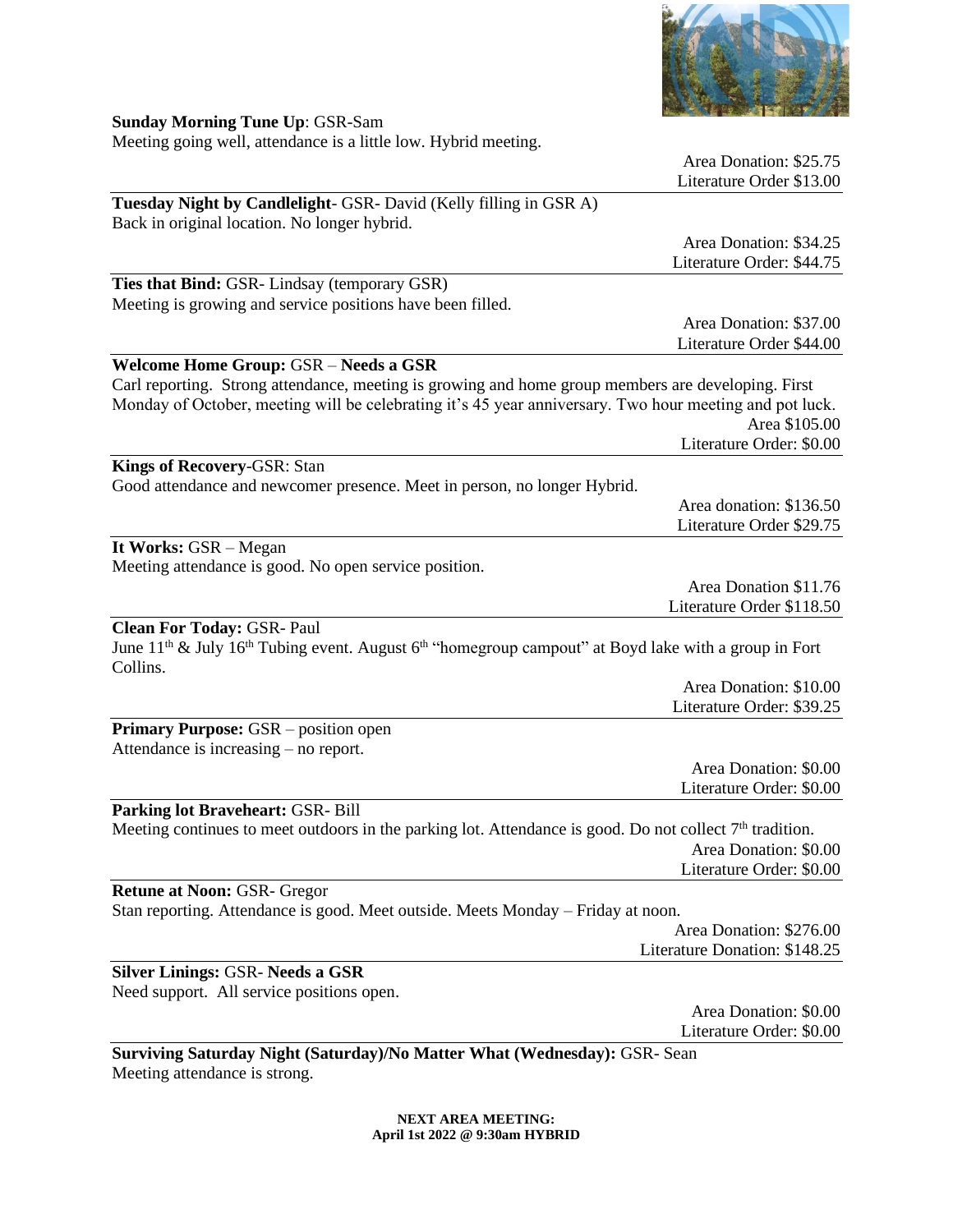

Area Donation: \$142.00 Literature order: \$18.00

| Saturday – No Matter What – Needs a GSR                                |  |
|------------------------------------------------------------------------|--|
| Averaging 2-4 people. Needs support (attendance and service positions) |  |

Area Donation: \$0.00 Literature Order: \$0.00

### **Start Your Week Off Right: MEETING CLOSED**

**MEETING CLOSED\*\***

Area Donation: \$0.00 Literature Order: \$0.00

**Living Clean:** GSR – **Needs a GSR** Sam Reporting. Good attendance, meeting going well. 6pm on Tuesday

Area Donation: \$196.00 Literature Order: \$20.00

**Women's literature study:** GSR - Megan Monday at 6:00 in Gunbarrel. Meeting going well, good attendance. Service positions available. Area Donation: \$0.00

Literature Order: \$0.00

# **NEW BUSINESS:**

Proposal from Kelly for July 4<sup>th</sup> activities requesting \$310.00 - \$200 for food, and \$110 for rent and electric. Barbecue, meeting, speaker event at North Boulder Park.

## **LITERATURE REPORT:** Derek R.

Price increase for literature will be coming up.

Total Income from Literature Sales: \$475.75 Literature order H&I: \$ Literature Order: \$413.00 Proposal to set aside for Literature Order: \$500.00